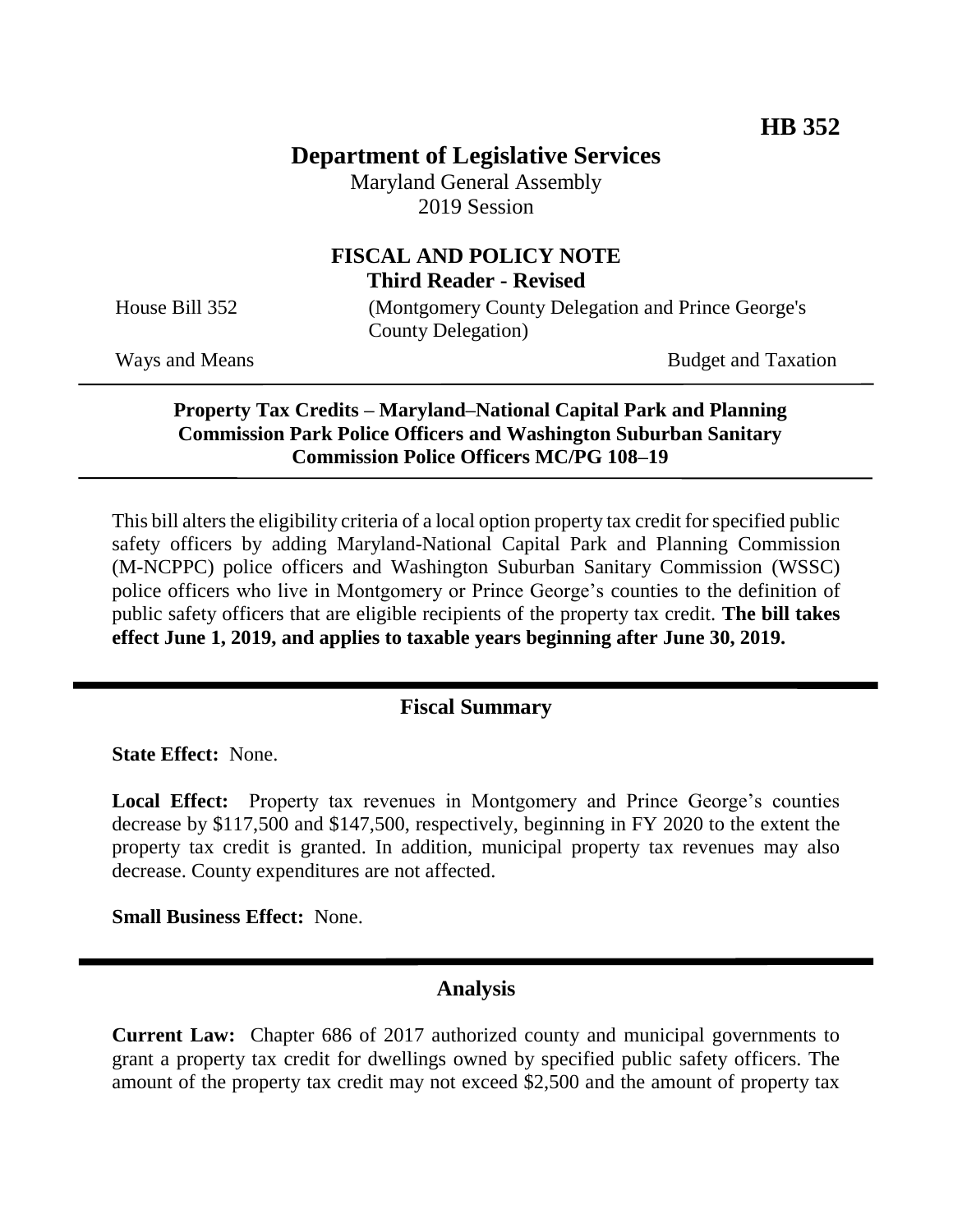imposed on the dwelling. County and municipal governments may establish, by law, the amount of the property tax credit, the duration of the property tax credit, and additional eligibility requirements for public safety officers to qualify for the property tax credit.

Chapter 654 of 2018 altered the calculation of the property tax credit by specifying that the tax credit may not exceed the lesser of \$2,500 or the amount of property tax imposed on the dwelling.

### **Background:**

### *Maryland-National Capital Park and Planning Commission*

M-NCPPC is a bicounty agency serving Montgomery and Prince George's counties that was empowered by the State in 1927 to acquire and administer a regional system of parks within the Maryland-Washington Metropolitan District and administer a general plan for the physical development of the area. In 1970, M-NCPPC became responsible for managing the Prince George's County public recreation program.

The park police division in both Montgomery and Prince George's counties consists of three operational units and an administrative section. The fiscal 2019 park police budget for Montgomery County includes 117 career positions, of which 95 are sworn officers. In Prince George's County, the fiscal 2019 park police budget includes 156 career positions, of which 130 are sworn officers.

#### *Washington Suburban Sanitary Commission*

WSSC is among the largest water and wastewater utilities in the country, providing water and sewer services to 1.8 million residents in Montgomery and Prince George's counties. It has approximately 475,000 customer accounts, serves an area of approximately 1,000 square miles, and currently employs more than 1,500 people. The commission operates three reservoirs, two water filtration plants, and six wastewater treatment plants. The six wastewater treatment facilities, as well as the Blue Plains Advanced Wastewater Treatment Plant, handle more than 200 million gallons of wastewater per day. The commission maintains more than 5,700 miles of water main lines and over 5,500 miles of sewer main lines.

WSSC's Police and Homeland Security Office is responsible for (1) safeguarding commission real property; (2) providing for the safety of WSSC personnel, customers, and visitors to commission facilities; (3) investigating theft of service cases; (4) investigating illegal discharges into the wastewater collection system; and (5) investigating complaints of criminal activity which occur on commission property. The commission's fiscal 2019 budget includes 41 authorized positions, of which 16 are sworn officers.

HB 352/ Page 2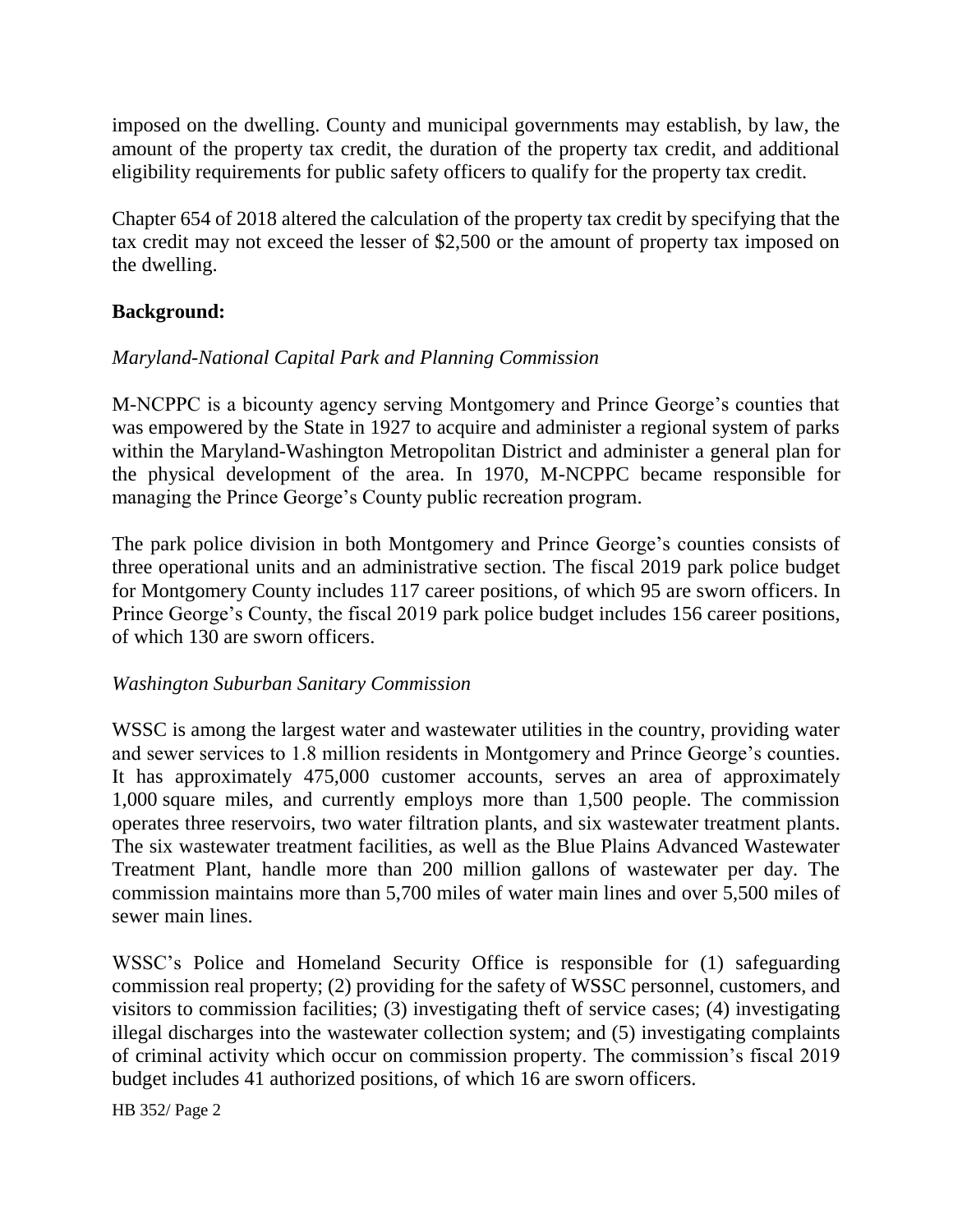**Local Fiscal Effect:** Property tax revenues in Montgomery and Prince George's counties decrease by \$117,500 and \$147,500, respectively, beginning in fiscal 2020, to the extent the property tax credit is granted. The estimate is based on the following:

- M-NCPPC estimates that between 60% and 70% of M-NCPPC police officers reside in their respective counties.
- WSSC advises that 3 officers live in Montgomery County and 5 officers live in Prince George's County.
- The home ownership rate in Maryland is 66.8%.
- Approximately 45 M-NCPPC police officers in Montgomery County and 60 M-NCPPC police officers in Prince George's County may qualify for the property tax credit.
- The fiscal 2019 real property tax rate in Montgomery County is \$0.993 per \$100 of assessment; the real property tax rate is \$1.374 per \$100 of assessment in Prince George's County.
- The average residential assessment in Montgomery County is \$377,300, after the application of the homestead property tax credit, and \$170,500 in Prince George's County.
- The average property tax paid per residential property is \$3,745 in Montgomery County and \$2,342 in Prince George's County.

To the extent that the property tax credit encourages more M-NCPPC police officers and WSSC police officers to live in Montgomery and Prince George's counties, the property tax revenue loss will increase accordingly. In addition, municipal property tax revenues for jurisdictions in Montgomery and Prince George's counties may also decrease.

Additional information on local property tax rates and property assessments can be found in Chapters 4 and 5 of the *Overview of Maryland Local Governments* report. A copy of the report can be found on the Department of Legislative Services website.

# **Additional Information**

**Prior Introductions:** None.

**Cross File:** None.

**Information Source(s):** Montgomery and Prince George's counties; Maryland-National Capital Park and Planning Commission; Washington Suburban Sanitary Commission; State Department of Assessments and Taxation; Department of Legislative Services